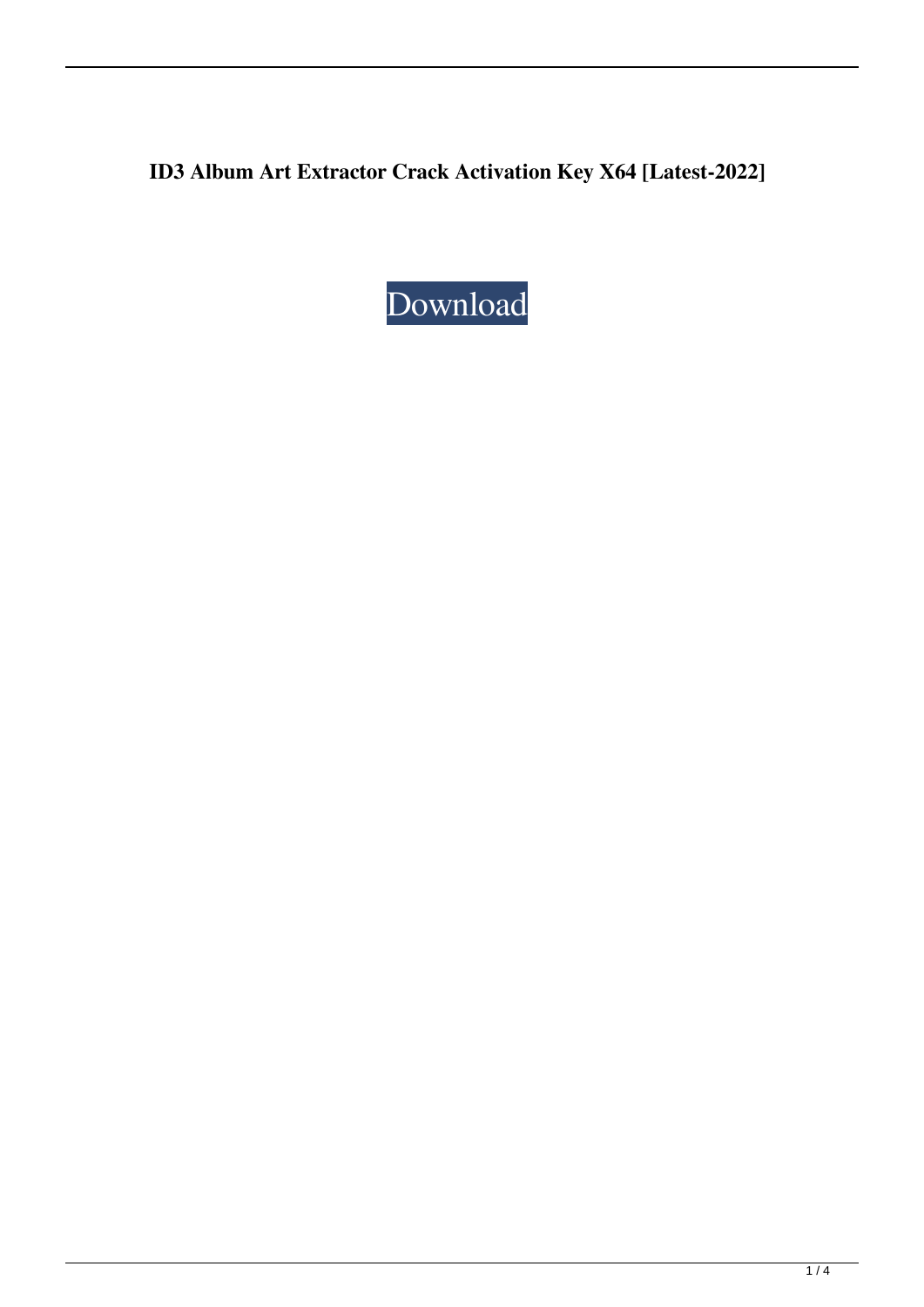# **ID3 Album Art Extractor Activator (2022)**

ID3 Album Art Extractor is a lightweight and portable application that can extract the album art from MP3 tracks and save it to image files. Since installation is not a prerequisite, you can drop the program files in any location on the hard disk and just click the executable to run. It is also possible to save ID3 Album Art Extractor to a USB flash drive or similar storage unit, to be able to run it on any PC with minimum effort and no prior installers. What's more, the app does not create no new entries in the Windows registry, nor additional files on the disk without the user's consent, leaving the PC clean after removal. The interface is based on a simple wizard where you can follow a few steps to get the extraction job done in no time. Batch processing is supported, meaning that you can fetch images from multiple tracks at once. So, you can point out a directory with MP3s and optionally include subfolders, select the types of images to extract (e.g. first front cover from each file, all), as well as specify the output file name (JPG format). The app can be set to overwrite existing files. In addition, you can restrict album art access by picking the full control and read only users or groups. There are no other notable options provided by this software utility. ID3 Album Art Extractor has a good response time and immediately finishes extraction jobs without causing the operating system to hang, crash or pop up error dialogs. We have not come across any issues throughout our evaluation. All in all, ID3 Album Art Extractor serves its purpose and can be used by anyone. Id3 Album Art Extractor[Content of vitamin D3 in various foods in France]. By measuring the amount of vitamin D3 in different foods a method was elaborated for calculating the recommended daily intake of this vitamin. The analysis was carried out by means of a radioimmunoassay. The vitamin content of the foods was expressed in IU. The recommended daily intake is in the order of 200 IU. The foods with the greatest values are cod liver oil (119 IU), butter and oils for cooking (101 IU), milk and dairy products (91 IU), and cheese (86 IU). The analysis shows the importance of dairy foods, which provide half of the recommended daily intake.Maura Bradley Maura Bradley is an American guitarist, songwriter and composer. Her work blends rock, folk, folk rock,

## **ID3 Album Art Extractor**

Download a file and save it to a selected folder. Supports password protected archives. Why is this program unique? Choose a file to download, right click on it and choose the Save... option. What happens next? The program will take care of everything else. No other software has been developed that performs this simple task as well as this one does. If you want to set a password, you can do so from the Options tab. This software will also work with archives protected by the password, since it can read the encrypted data. Extracts image files from MP3s.[Myocardial damage after noncardiac operations in patients with heart failure]. To assess cardiac events after noncardiac operations in patients with heart failure, myocardial performance in the left ventricle and echocardiographic indices of myocardial wall motion were studied in 64 patients with left ventricular dysfunction. Group I consisted of 22 patients with stable cardiac failure treated medically. Group II included 22 patients with unstable cardiac failure undergoing noncardiac operations. Group III consisted of 20 control patients with normal left ventricular function and no anginal symptoms. Left ventricular systolic and diastolic function were assessed by the end-systolic volume (ESV), end-diastolic volume (EDV), stroke volume (SV), ejection fraction (EF), fractional shortening (FS) and the slope of the end-systolic pressurevolume relationship (Emax). Regional wall motion was analyzed by the segmental wall motion score index (WMSI) calculated from 6 segments of the left ventricle. Myocardial dysfunction was documented in 38.5% of group I, and in all patients in groups II and III. The hemodynamic parameters were significantly reduced in patients with left ventricular dysfunction. Impaired left ventricular performance was also noted in these patients. WMSI was significantly increased in patients with left ventricular dysfunction. E/A velocity was significantly reduced in group I and II patients, while the E/E' velocity ratio was significantly increased in group II patients. The results of the present study suggest that patients with cardiac failure undergoing noncardiac operations have a higher incidence of myocardial dysfunction than control patients without

angina.//===----------------------------------------------------------------------===// // // Part of the LLVM Project, under the Apache License v2.0 with LLVM Exceptions. // See for 81e310abbf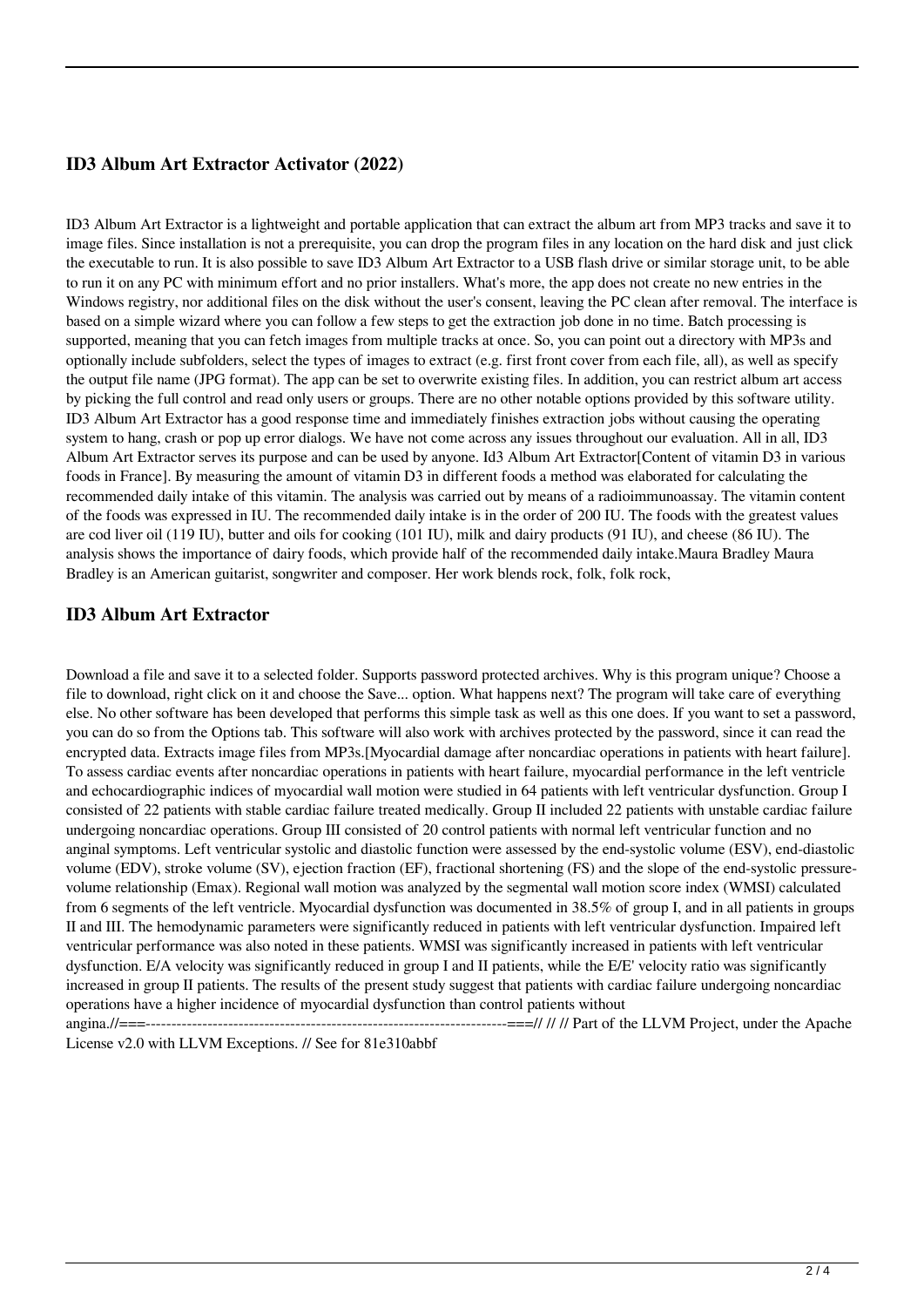# **ID3 Album Art Extractor Crack+ Full Version Download**

Download ID3 Album Art Extractor OS: Windows Publisher: sauronsoft License: Freeware Price: Free File Size: 2.52 MB Updated: 2018-06-25 04:03:03 ID3 Album Art Extractor Windows 6.1 If you are using a second display and want to keep the image on that display, press the Disable full screen button. With this option, you can leave the program running and then open the file that was downloaded, and then double-click on the file to open it. With the exception of dynamic or manipulated images, the original media is always the correct version. ID3 Album Art Extractor may have detected errors while updating your drivers and may not be fully functional, or it may be performing a security update. If you select the path of your directory, ID3 Album Art Extractor will list every music file in the directory as one entry. ID3 Album Art Extractor - Free Download MediaMonkey MediaMonkey is an audio CD ripper and manager that works with both Windows and Mac OS X. Boujou Boujou is a powerful music synthesizer and a music notation program. FL Studio FL Studio is an multi-track audio sequencer, workstation, and plugin-based sound recording, editing and music production application. GuitarPro GuitarPro gives you control over the sound of your electric guitar or other instruments through a range of effects and other tools. Lilypond Lilypond is a free music composition software for music engraving. Multimedia MediaMonkey is a powerful audio CD ripper and manager that works with both Windows and Mac OS X. Ogg The Ogg container was originally designed for the delivery of multimedia over the Internet, and is the recommended container format of the World Wide Web Consortium (W3C). Rakastus Rakastus is a digital audio/video/multimedia player and manager based on the Qt framework. SMPlayer SMPlayer is a free, open source, cross-platform video player supporting numerous multimedia formats. WinFF WinFF is a free, open source, cross-platform, multimedia converter that supports all

## **What's New In ID3 Album Art Extractor?**

\* Requires a video codec such as Windows Media Player \* Extract album art from MP3 or WAV files. \* Batch extraction of album art and other metadata. \* Extract album art from MP3/WAV files with full support of ID3v1, ID3v2 and ID3v2.3 tags. \* Works with a wide range of audio formats such as MP3, AAC, OGG, FLAC, AVI, ASF and WMA. \* No external software or registration required. \* Support for batch extraction. \* Support for groups and full user access control. \* Automatically rename and extract album art to image files. \* Generate thumbnails for every image that is extracted. \* Option to use the Internet connection for album art extractions. \* Option to remove extracted data on quitting. \* Option to include folder-structure and subfolders when extracting. \* Option to overwrite existing files. \* Option to choose among JPEG, GIF and BMP image format. \* Support for creating and deleting output files with a number of suffixes. \* Detects the missing ALBUMART and APPLEART metadata information. \* And so much more… Key Features: \* Extracts album art from MP3 or WAV files. \* Extracts album art from MP3/WAV files with full support of ID3v1, ID3v2 and ID3v2.3 tags. \* Works with a wide range of audio formats such as MP3, AAC, OGG, FLAC, AVI, ASF and WMA. \* No external software or registration required. \* Support for batch extraction. \* Support for groups and full user access control. \* Automatically rename and extract album art to image files. \* Generate thumbnails for every image that is extracted. \* Option to use the Internet connection for album art extractions. \* Option to remove extracted data on quitting. \* Option to include folder-structure and subfolders when extracting. \* Option to overwrite existing files. \* Option to choose among JPEG, GIF and BMP image format. \* Detects the missing ALBUMART and APPLEART metadata information. \* And so much more… \* User interface based on a wizard and toolbars. \* Browse your MP3 files with a built-in visual tree, select the ones you want to extract and click "Extract album art" to start. \* Select the folder where you want to save your album art images. \* Select the types of images you want to extract (front cover, back cover, etc.).